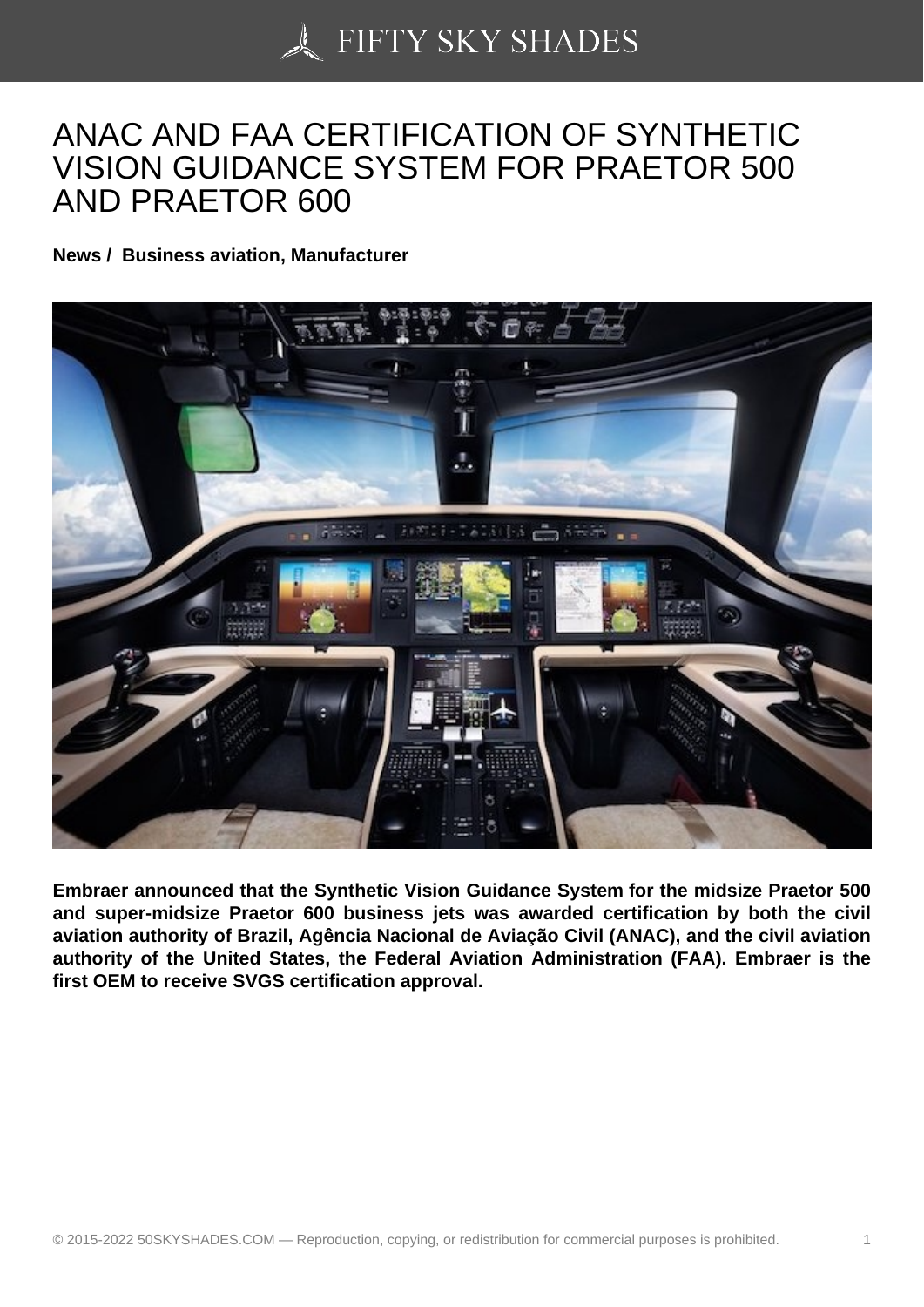

**The SVGS provides pilots with a dynamic perception of position, trend, and motion, facilitating the transition to utilizing visual references and enabling the safe completion of more missions during inclement weather and lower ceiling approaches. The system allows pilots to operate the aircraft to a decision height of 150 feet (SA-CAT I), as opposed to the regular decision height of 200 feet, increasing operational efficiency and allowing access to several airports during inclement weather and lower ceiling approaches. The SVGS can be used with or without the Head-Up Display (HUD) and is now available for new aircraft and fully retrofittable on all Legacy 450, Legacy 500, Praetor 500, and Praetor 600 aircraft at any Embraer Owned or Authorized Service Center.**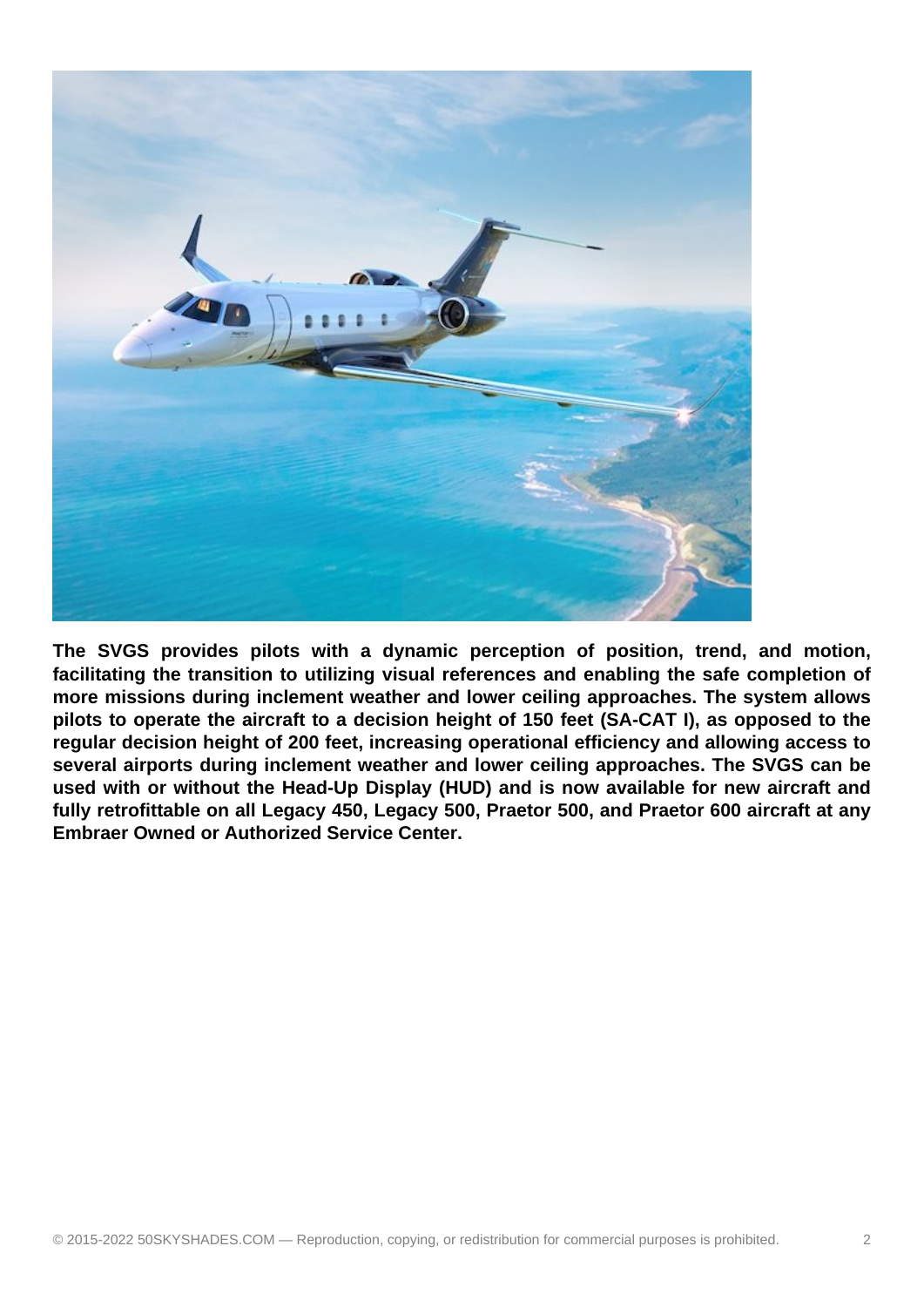

"At Embraer, we are committed to continuously improving our already industry-leading products to deliver the ultimate experience in business aviation. Just two months after certifying the electric pocket door and making the HEPA filter standard, we are proud to certify another Praetor 500 and Praetor 600 innovation," said Michael Amalfitano, President & CEO, Embraer Executive Jets. "Thanks to our unparalleled engineering team and world-class partnership with Collins Aerospace, Embraer is proud to offer business aviation's first Synthetic Vision Guidance System on the Praetor 500 and Praetor 600, further solidifying their position as the most disruptive and technologically advanced midsize business jets in the market."



Independent of the Embraer Enhanced Vision System (E2VS), the SVGS is an optional addition to